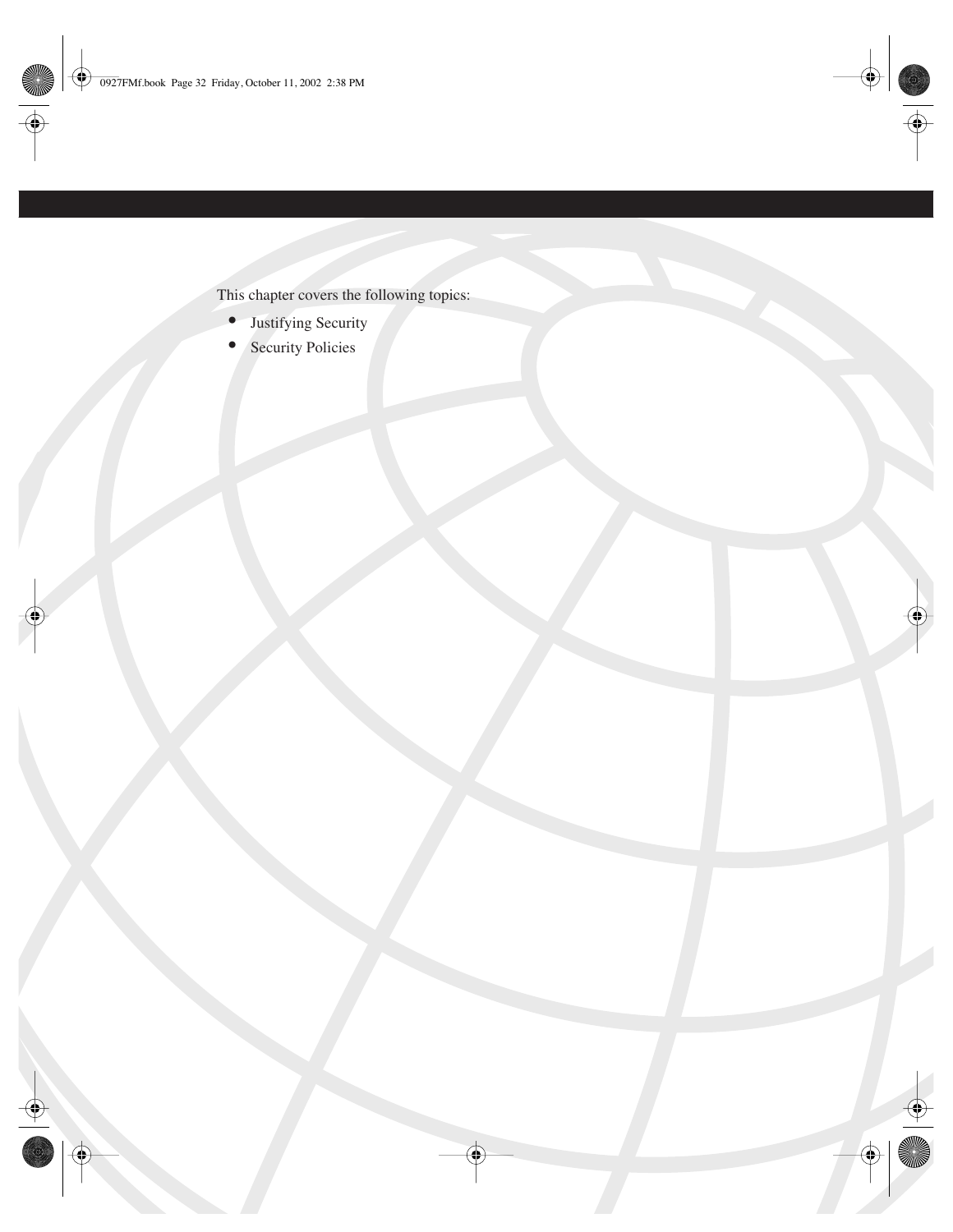# **C H <sup>A</sup> <sup>P</sup> <sup>T</sup> <sup>E</sup> <sup>R</sup> 2**

## **Security Policies**

If you don't know where you're going, there is no way to calculate the best route to follow.

This chapter presents a way for you to decide what your security goals are and establish, implement, and enforce the security rules that will help you achieve them.

## **Justifying Security**

Security is expensive. Before allocating funds, senior management will want to know what they are buying, what it will protect, and what alternatives they have. This section presents the tools you need to answer those questions.

## **Security Defined**

The following is a good definition of security:

"Tools and techniques that prevent unauthorized people or processes from doing anything with or to your data, computers, or peripherals."

Security is not a firewall or cryptography or a virus scanner; although, they are all components of a security solution. It is a process that examines and then mitigates the risks that arise from your company's day-to-day activities.

## **Kinds of Security Risks**

Risks come in a wide variety of forms. Here are some examples:

- Loss of assets (theft)
- Service disruption (business interruption)
- Loss of reputation (disparagement)
- Expenses of recovery (profitability impact)

Shareholders expect managers to protect or enhance the value of the company. Security breaches that affect any of these items violate shareholders' expectations.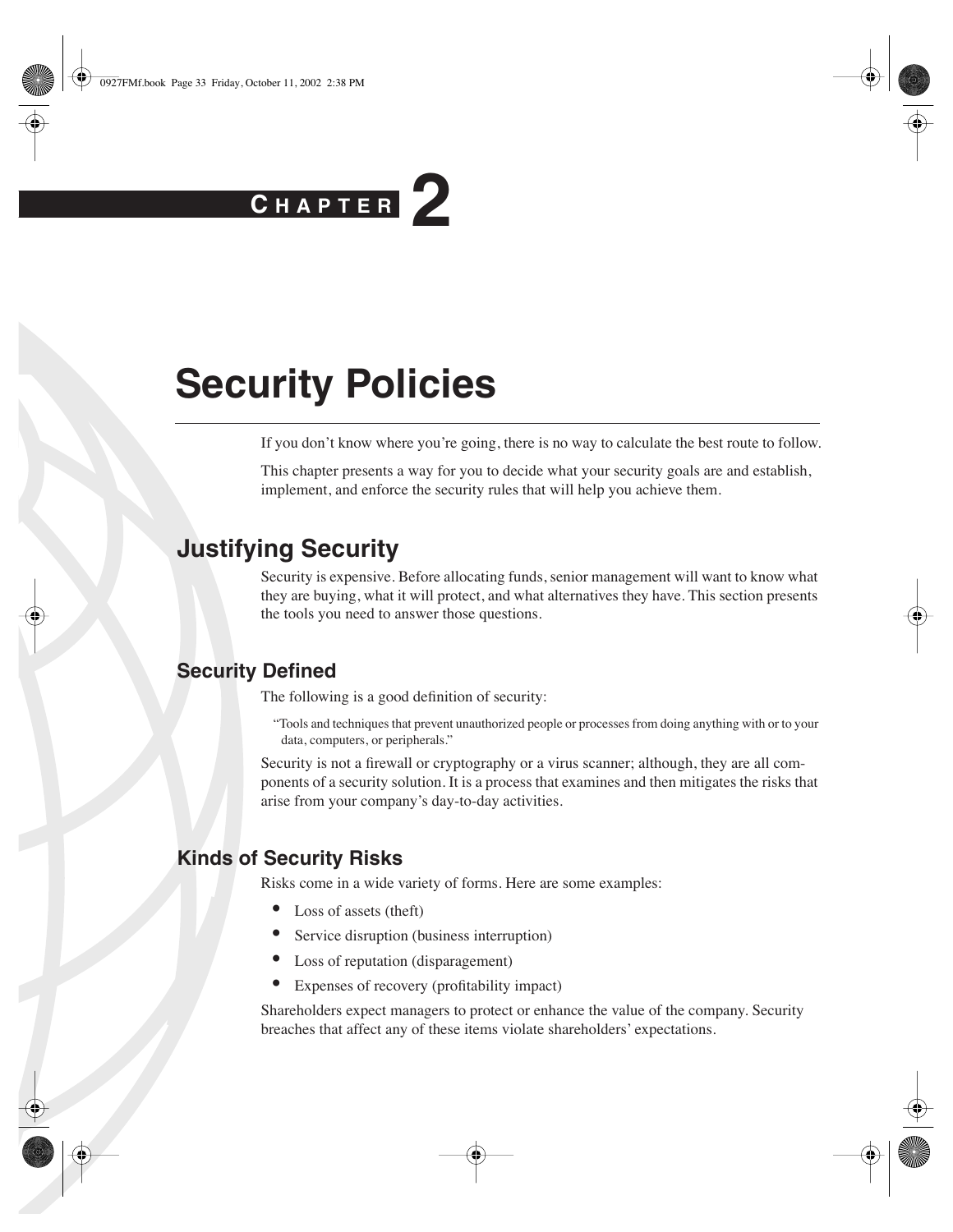**NOTE** Another kind of risk is just now emerging: the risk of running afoul of the law.

Many new laws include punitive measures (usually fines). Three examples from the United States are Graham-Leach-Billey, which affects U.S. financial institutions and requires disclosure of privacy policies to customers; the Health Insurance Privacy and Portability Act (HIPPA), which restricts disclosure of health-related data along with personally identifying information; and the Electronic Communications Privacy Act (ECPA), which specifies who can read whose e-mails under what conditions.

#### **Knowing the Enemy**

A common security mistake is to assume that attacks always come from outside your organization. Many companies do the technological equivalent of digging a deep moat around the organization and filling it with hungry alligators, then leaving the interior doors unlocked.

You might like to assume that hackers are nearly all pimply-faced, teenagers. This just isn't so. A few artists can find security flaws in systems and exploit them. Some of those talentedbut-misguided individuals codify their exploits into scripts and release them on the Internet where a subclass of hackers, known as *Script Kiddiez,* try to use those scripted exploits. The bad news is that there are a lot of those "Kiddiez." However, the very fact that they are scripted attacks makes them easy to detect and often fairly simple to defend against. (See Chapter 11, "Maintaining Ongoing Security," for details.)

Your ID Badge gets you in through the front door and into your work area. It also prevents you from going where you are not allowed. As a society, we've had hundreds of years of experience designing physical security systems (which still get breached, by the way). Computers have been with us for only a few decades; computer networks even less time.

A CSI/FBI study (conducted annually, available at www.gocsi.com) states that more than half of all intrusions are by insiders. Security professionals have to work a lot harder to protect their organizations against this class of intruders. By and large, they are more sophisticated computer users. Even worse, they already have valid credentials that allow them access to the network. You have to apply the restricted-area-badge concept to your internal networks, as well. Many of the chapters in this book are specifically aimed at protecting against this internal user threat. Chapter 6, "Enhancing the FTP Server," is a prime example. In it, you learn (among other things) how to encrypt FTP logins so that insiders cannot listen in and steal other users' credentials.

## **The C-I-A Triad**

A computer security professional's job can be described as *protecting CIA* or *maintaining CIA*. The letters and their definitions are as follows:

• **Confidentiality**—Making sure that data is not disclosed in an unauthorized manner, either intentionally or unintentionally.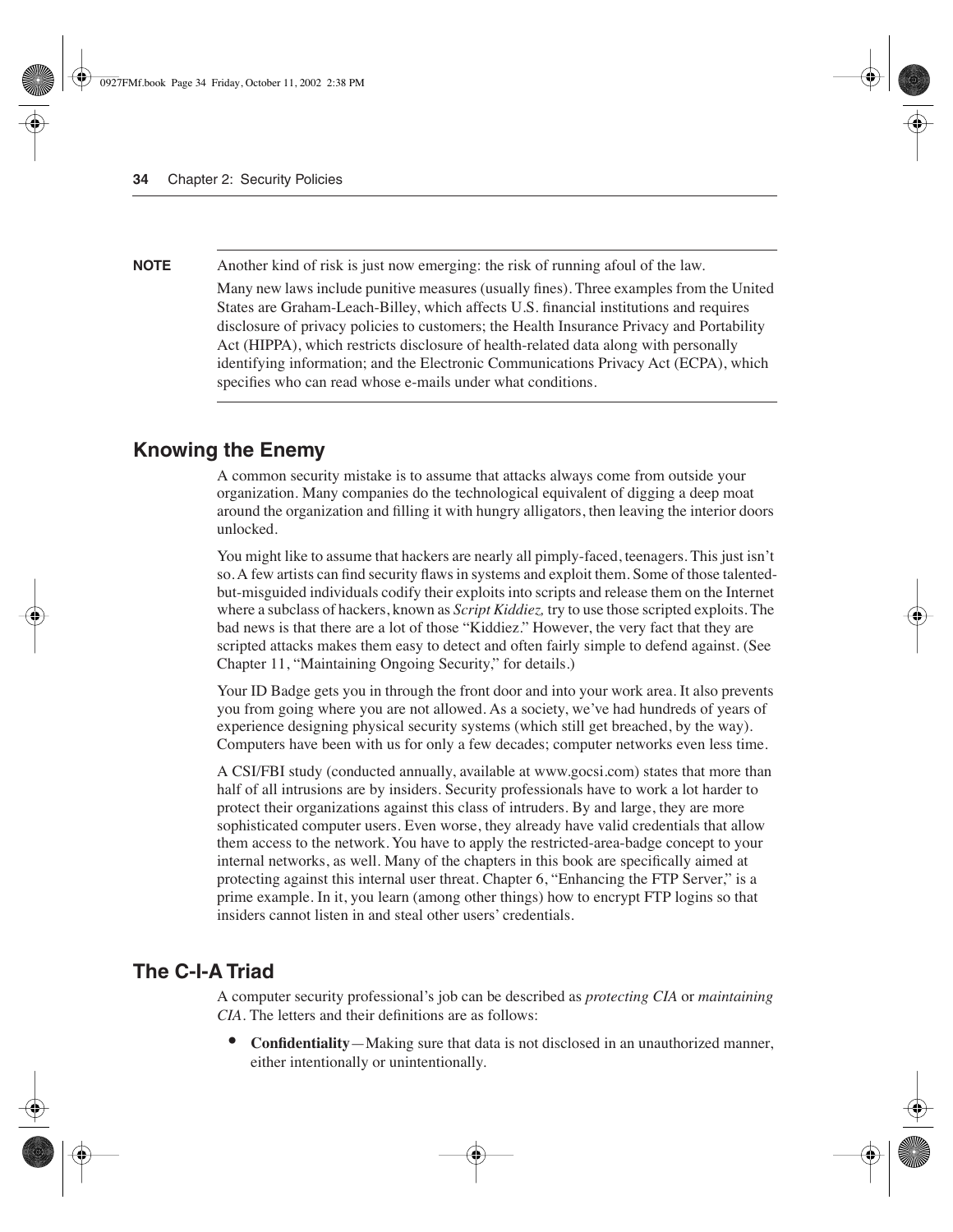- **Integrity**—Giving the following assurances:
	- Modifications are not made by unauthorized people.
	- Unauthorized modifications are not made by authorized people.
	- The data is internally and externally consistent. (That is, the data matches up with other data and with real-world experience.)
- **Availability**—Providing the reliable and timely access to data or computing resources by appropriate authorized personnel.

**NOTE** The opposite of CIA is D-A-D, which stands for Disclosure, Alteration, and Denial.

## **Approaches to Risk Analysis**

You (or your management) can take five approaches with regard to any risk:

- **Accept the risk**—You must accept the risks in the following two cases:
	- You cannot do anything about the risk (for example, a vendor goes out of business or a product is dropped).
	- The cost of mitigation is not economical.
- **Defend against the risk**—You can deploy firewalls, antivirus products, encryption technologies, and so on. You can also establish procedures and policies, as discussed later in this chapter.
- **Mitigate the risk**—Even if you assume that there is no such thing as a web server that cannot be broken into, you still don't have to just accept the risk. Some of the things you can do include the following:
	- You can reduce the harsh effects of a successful break-in by being ready to reinstall the web server at a moment's notice.
	- You can take steps to maintain the web server's security. (This is the subject of Chapter 11.)
	- You can regularly audit its contents.
	- You can examine its logs.
- **Pass on the risk**—You can ensure against the risk (sometimes).
- **Ignore the risk**—This is the only foolish choice. Ignoring the risk is not the same as accepting it. Ignoring it is merely hoping that someone else will be attacked.

Three of these (accepting, mitigating, and passing on the risks) are examples of threat reduction techniques. Reducing the threat is made easier if the proper security stance is selected. With every defense, you will use one of the following approaches:

• Permit nothing (the paranoid approach).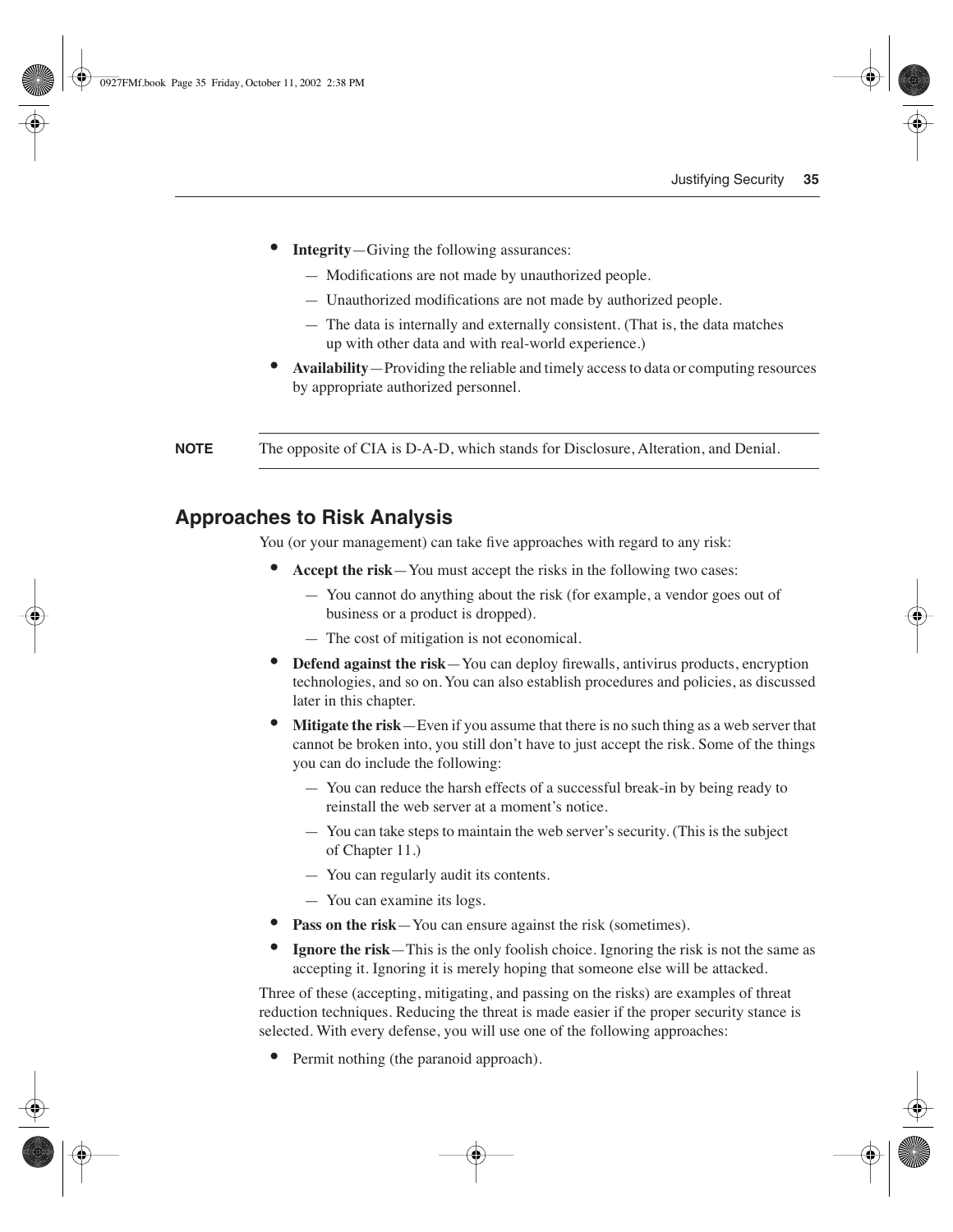- Prohibit everything not specifically permitted (the prudent approach).
- Permit everything not specifically prohibited (the permissive approach).
- Permit everything (the promiscuous approach).

Of these, the prudent choice makes the most practical sense and is the assumed approach of this book. It is the one that most vendors choose. For example, Cisco access lists automatically deny everything not specifically permitted.

**NOTE** The following story is well known among security practitioners. **Student–to–instructor:** How do you configure a firewall? **Instructor–to–Student:** Deny everything and wait for the phone to ring.

## **Solving Security with Technology**

Bruce Schneier, in *Secrets and Lies, Digital Security in a Networked World,* states,

"If you think that technology will solve your security problems, then you don't understand security and you don't understand your problems."

Security includes a necessary mindset for every employee and specified procedures to follow, in addition to technology, to minimize the risk.

## **Security Policies**

Security policies help you define the level of security that is acceptable in your organization; they set a standard of care for every employee (and contractor).

Security policies help you plan. Without them, there would be no way to tell which security decisions help increase your security and which are wastes of time and money. Even worse, there would be no way to identify areas that were overlooked.

In this section, you learn what goes into a security policy, how to create one, and how to make sure that it is kept up to date and used effectively.

#### **Contents of a Security Policy**

A security policy is a document. Although typically approved at the highest levels, it is not a high-level document (like a Mission Statement). Your security policy defines the resources that your organization needs to protect and the measures that you can take to protect them. In other words, it is, collectively, the codification of the decisions that went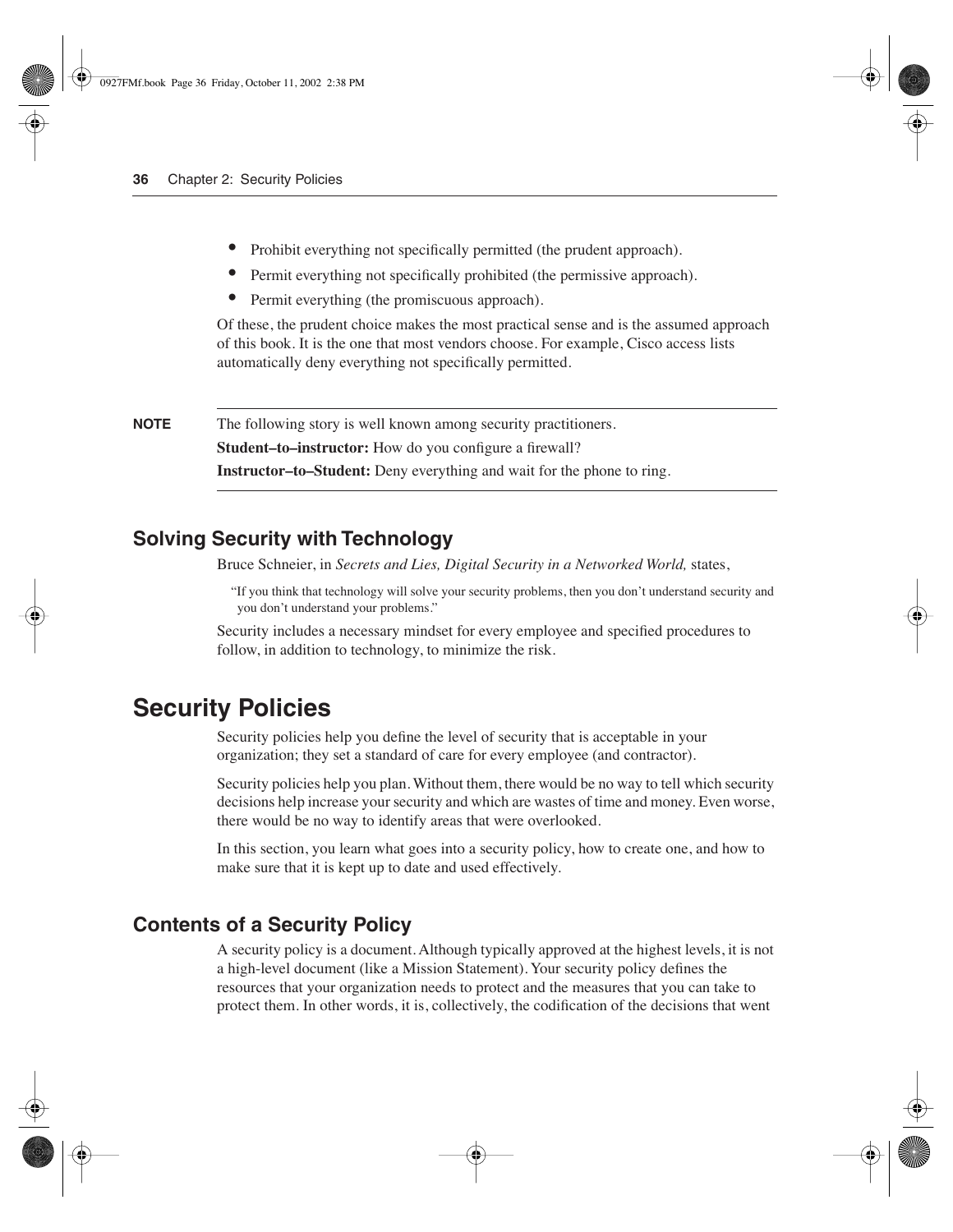into your security stance. Policies should be published and distributed to all employees and other users of your system. Management should ensure that everyone reads, understands, and acknowledges their role in following the policies and in the penalties that violations will bring.

**NOTE** When separate policies deal with secure networks, publication of those policies should be restricted to individuals who have authorized access to those networks.

> Security policies should emphasize what is allowed, not what is prohibited. Where appropriate, examples of permitted and prohibited behavior should be supplied. That way, there is no doubt; if not specifically permitted by the security policy, it is prohibited. The policy should also describe ways to achieve its goals.

> Example 2-1 is an example of a security policy for passwords. This example is divided into several sections, for which Table 2-1 lists the sections and describes their content.

**Table 2-1** *Generic Description of a Security Policy's Contents*

| <b>Section Name</b>  | <b>Content Guide</b>                                                                                                                                                                                                                                                                           |
|----------------------|------------------------------------------------------------------------------------------------------------------------------------------------------------------------------------------------------------------------------------------------------------------------------------------------|
| 1.0 Overview         | Justifies the reason for the policy and identifies the risks the policy<br>addresses.                                                                                                                                                                                                          |
| 2.0 Purpose          | Explains why the policy exists and the goal that it is written to<br>accomplish.                                                                                                                                                                                                               |
| 3.0 Scope            | Defines the personnel covered by the policy. This might range from a<br>single group in a department to the entire company.                                                                                                                                                                    |
| 4.0 Policy           | This is the policy itself. It is often divided into several subsections.<br>Examples are commonly used to illustrate points.                                                                                                                                                                   |
| 5.0 Enforcement      | Defines the penalty for failure to follow the policy. It is usually written<br>as "everything up to and including" so that a series of sanctions can<br>be applied. Dismissal is typically the most severe penalty but, in a few<br>cases, criminal prosecution should be listed as an option. |
| 6.0 Definitions      | Any terms that might be unclear or ambiguous should be listed and<br>defined here.                                                                                                                                                                                                             |
| 7.0 Revision History | Dates, changes, and reasons go here. This ties into enforcement in that<br>the infraction should be measured against the rules in place at the time<br>it occurred, not necessarily when it was discovered.                                                                                    |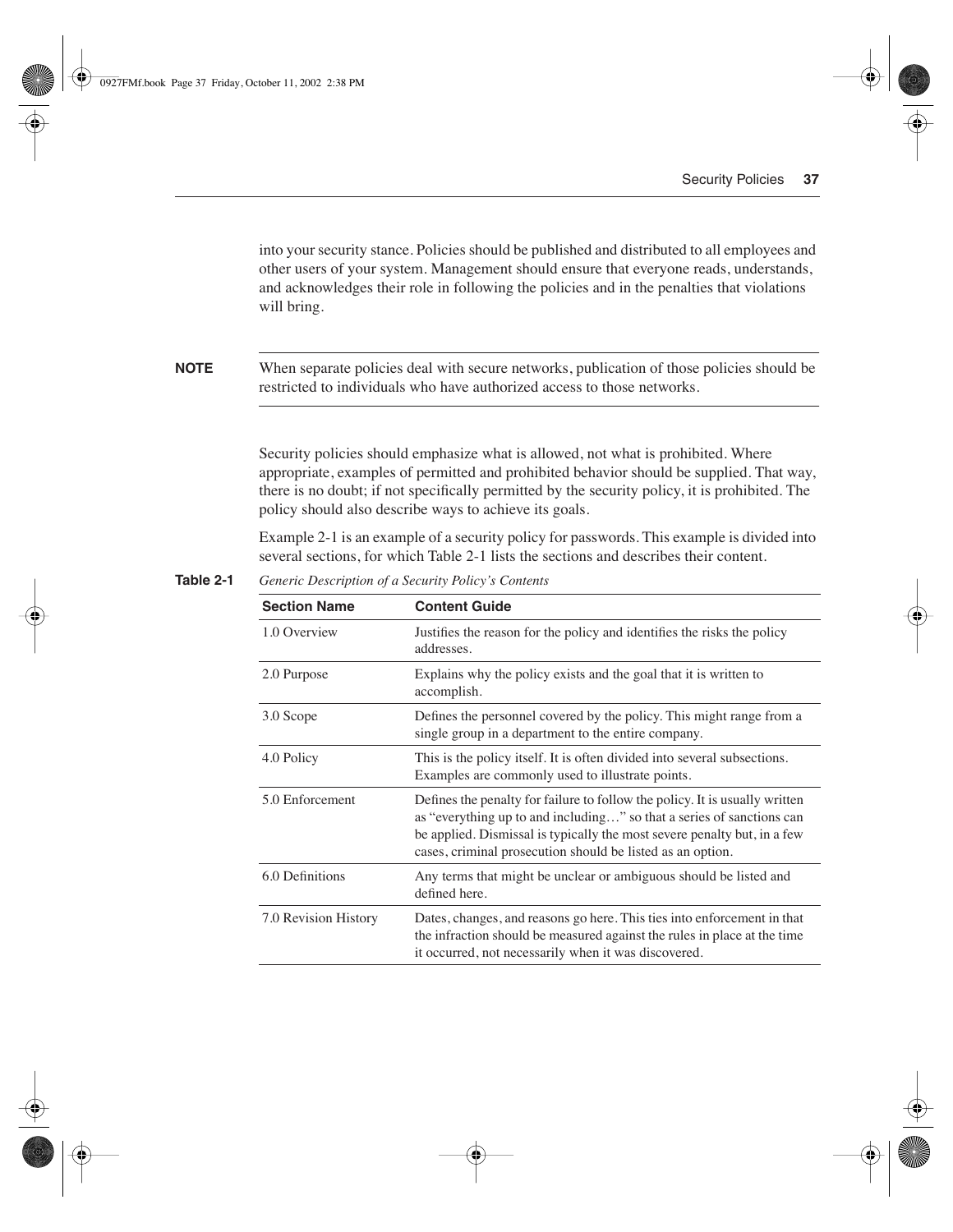#### **Example 2-1** *A Sample Security Policy (Covering Passwords)*

## **Password Policy**

#### 1.0 Overview

Passwords are an important aspect of computer security. They are the front line of protection for user accounts. A poorly chosen password may result in the compromise of Example Corporation's entire corporate network. As such, all Example Corporation employees (including contractors and vendors with access to Example Corporation systems) are responsible for taking the appropriate steps, as outlined below, to select and secure their passwords.

#### 2.0 Purpose

The purpose of this policy is to establish a standard for creation of strong passwords, the protection of those passwords, and the frequency of change.

#### 3.0 Scope

The scope of this policy includes all personnel who have or are responsible for an account (or any form of access that supports or requires a password) on any system that resides at any Example Corporation facility, has access to the Example Corporation network, or stores any non-public Example Corporation information.

#### 4.0 Policy

#### 4.1 General

- All system-level passwords (e.g., root, enable, NT admin, application administration accounts, etc.) must be changed on at least a quarterly basis.
- All production system-level passwords must be part of the Information Security Department administered global password management database.
- All user-level passwords (e.g., email, web, desktop computer, etc.) must be changed at least every six months. The recommended change interval is every four months.
- User accounts that have system-level privileges granted through group memberships or programs such as "sudo" must have a unique password from all other accounts held by that user.
- Passwords must not be inserted into email messages or other forms of electronic communication.
- Where SNMP is used, the community strings must be defined as something other than the standard defaults of "public," "private" and "system" and must be different from the passwords used to log in interactively. A keyed hash must be used where available (e.g., SNMPv3).
- All user-level and system-level passwords must conform to the guidelines described below.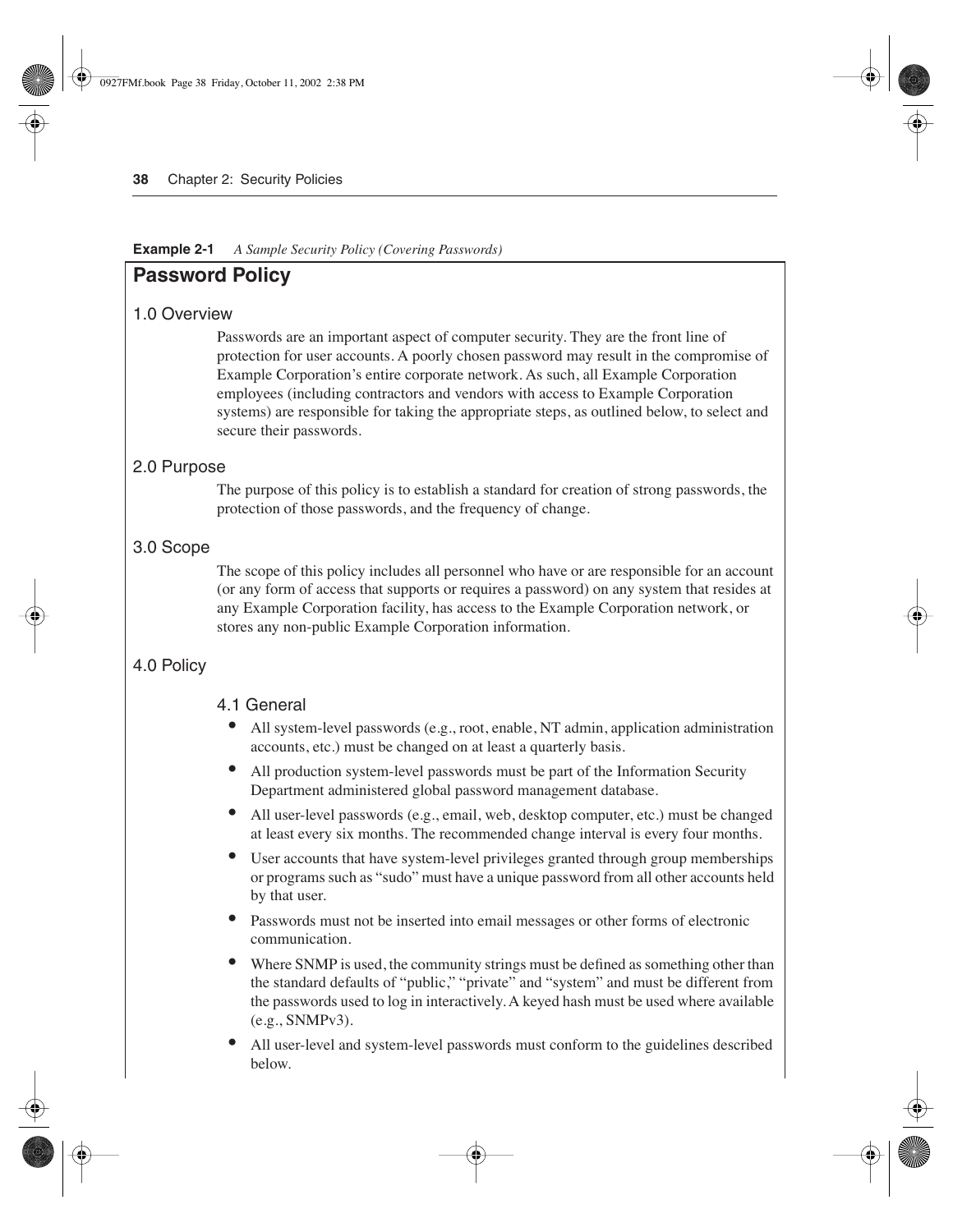```
Example 2-1 A Sample Security Policy (Covering Passwords)
```
#### 4.2 Guidelines

A. General Password Construction Guidelines Passwords are used for various purposes at Example Corporation. Some of the more common uses include: user level accounts, web accounts, email accounts, screen saver protection, voicemail password, and local router logins. Since very few systems have support for one-time tokens (i.e., dynamic passwords which are only used once), everyone should be aware of how to select strong passwords.

Poor, weak passwords have the following characteristics:

- The password contains less than eight characters
- The password is a word found in a dictionary (English or foreign)
- The password is a common usage word such as:
	- Names of family, pets, friends, co-workers, fantasy characters, sports teams, etc.
	- Computer terms and names, commands, sites, companies, hardware, software.
	- The words "Example Corporation", "EXMC", "BigApple" or any derivation.
	- Birthdays and other personal information such as addresses and phone numbers.
	- Word or number patterns like aaabbb, qwerty, zyxwvuts, 123321, etc.
	- Any of the above spelled backwards.
	- Any of the above preceded or followed by a digit (e.g., secret1, 1secret)

Strong passwords have the following characteristics:

- Contain both upper and lower case characters (e.g., a-z, A-Z)
- Have digits and punctuation characters as well as letters e.g., 0-9,  $\langle \omega \# \$ \% \wedge \& \*$  () +  $\sim$  $=\left[\frac{1}{2}\right]\left[\frac{1}{2}\right]$ :";' $\left(\frac{1}{2}\right)\left(\frac{1}{2}\right)$
- Are at least eight alphanumeric characters long.
- Are not a word in any language, slang, dialect, jargon, etc.
- Are not based on personal information, names of family, etc.

**NOTE** Passwords should never be written down or stored on-line. Try to create passwords that can be easily remembered. One way to do this is create a password based on a song title, affirmation, or other phrase. For example, the phrase might be: "This May Be One Way To Remember" and the password could be: "TmB1w2R!" or "Tmb1W>r~" or some other variation.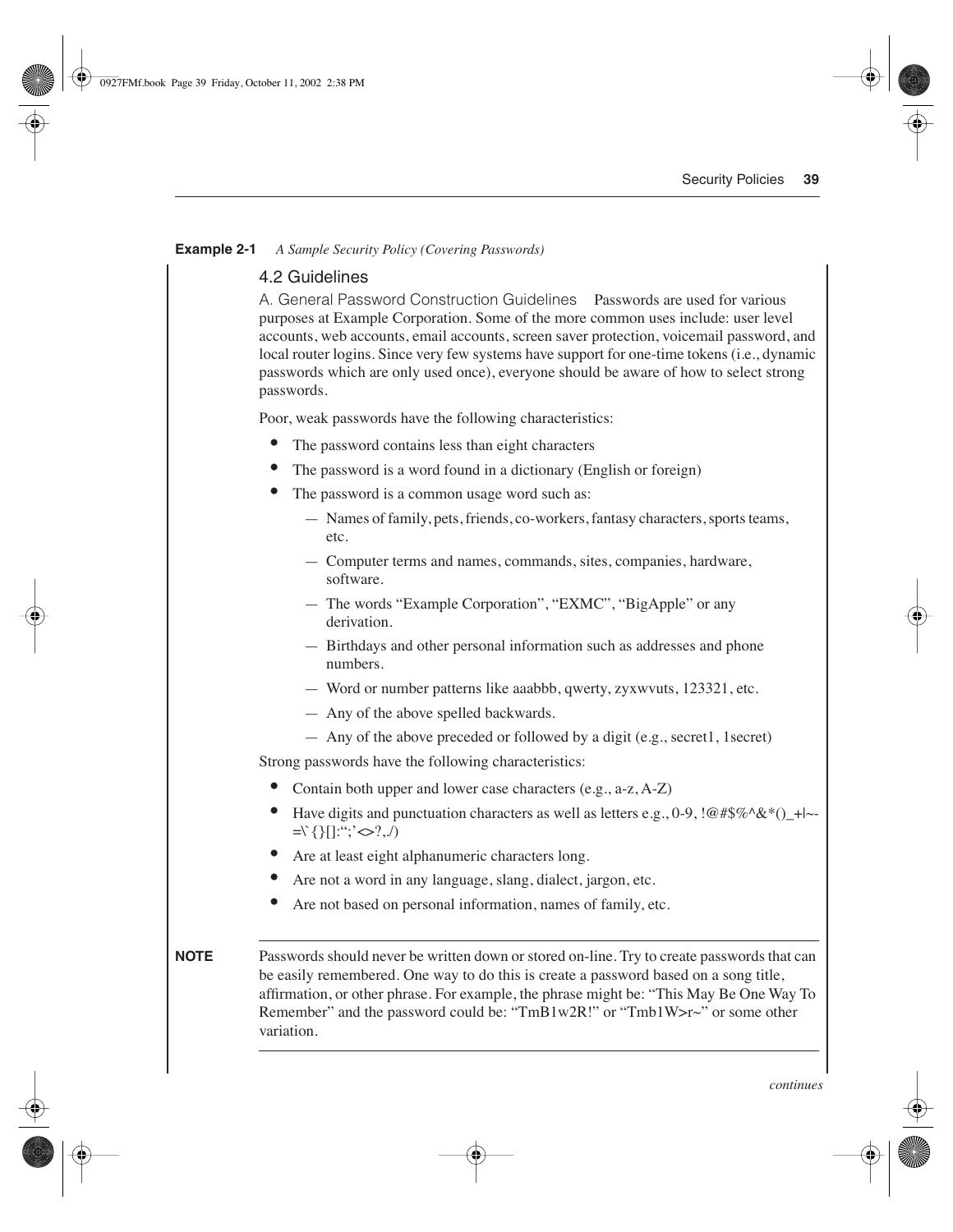#### **Example 2-1** *A Sample Security Policy (Covering Passwords)*

NOTE: Do not use either of these examples as passwords!

B. Password Protection Standards Do not use the same password for Example Corporation accounts as for other non-Example Corporation access (e.g., personal ISP account, option trading, benefits, etc.). Where possible, don't use the same password for various Example Corporation access needs. For example, select one password for the Engineering systems and a separate password for IT systems. Also, select a separate password to be used for an NT account and a UNIX account.

Do not share Example Corporation passwords with anyone, including administrative assistants or secretaries. All passwords are to be treated as sensitive, Confidential Example Corporation information.

Here is a list of *don'ts*:

- Don't reveal a password over the phone to ANYONE
- Don't reveal a password in an email message
- Don't reveal a password to the boss
- Don't talk about a password in front of others
- Don't hint at the format of a password (e.g., "my family name")
- Don't reveal a password on questionnaires or security forms
- Don't share a password with family members
- Don't reveal a password to co-workers while on vacation

If someone demands a password, refer them to this document or have them call someone in the Information Security Department.

Do not use the "Remember Password" feature of applications (e.g., Eudora, OutLook, Netscape Messenger).

Again, do not write passwords down and store them anywhere in your office. Do not store passwords in a file on ANY computer system (including Palm Pilots or similar devices) without encryption.

Change passwords at least once every six months (except system-level passwords which must be changed quarterly). The recommended change interval is every four months.

If an account or password is suspected to have been compromised, report the incident to the Information Security Department and change all passwords.

Password cracking or guessing may be performed on a periodic or random basis by the Information Security Department or its delegates. If a password is guessed or cracked during one of these scans, the user will be required to change it.

C. Application Development Standards Application developers must ensure their programs contain the following security precautions. Applications: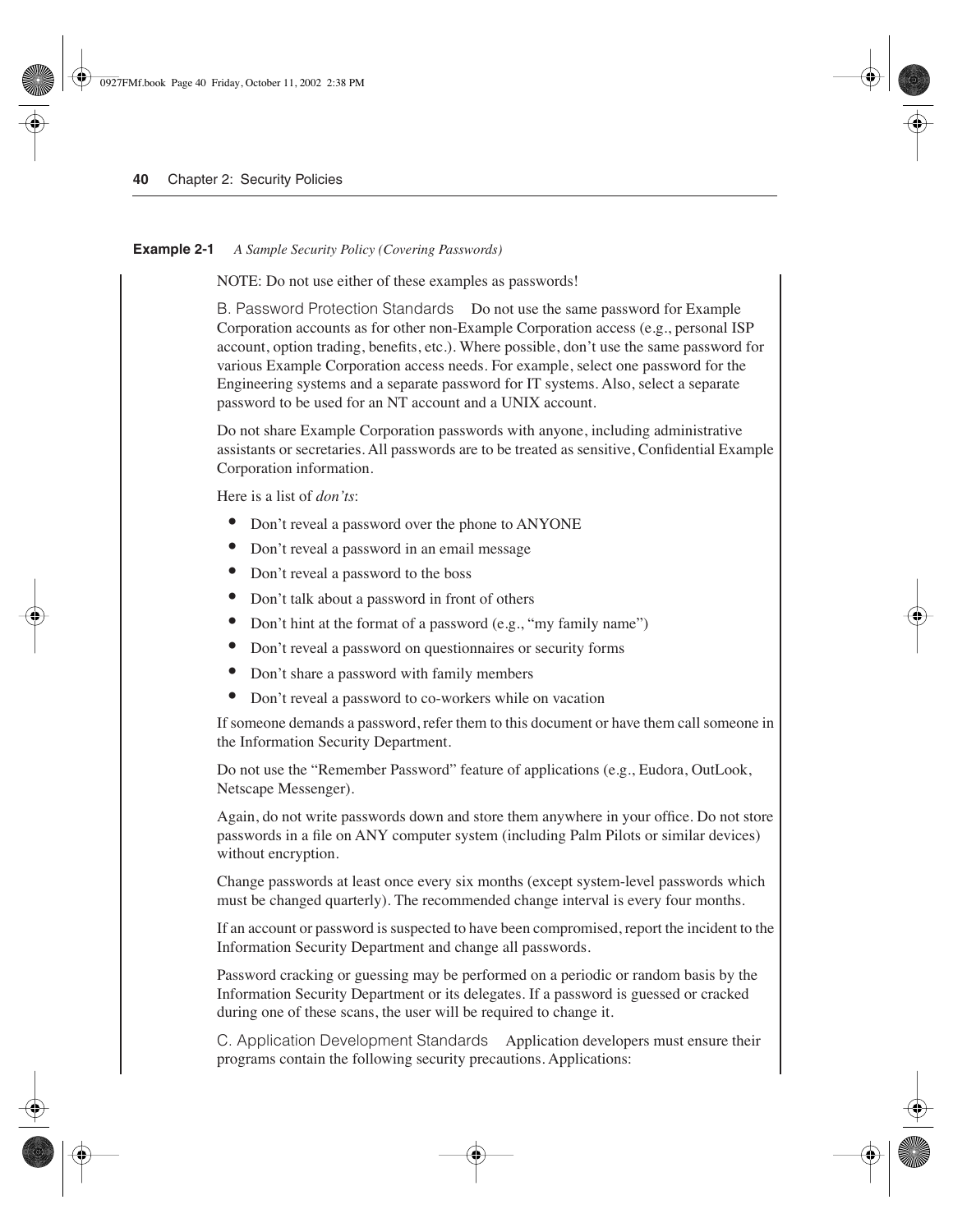

- Should support authentication of individual users, not groups.
- Should not store passwords in clear text or in any easily reversible form.
- Should provide for some sort of role management, such that one user can take over the functions of another without having to know the other's password.
- Should support TACACS+ , RADIUS and/or X.509 with LDAP security retrieval, wherever possible.

D. Use of Passwords and Passphrases for Remote Access Users Access to the Example Corporation Networks via remote access is to be controlled using either a onetime password authentication or a public/private key system with a strong passphrase.

E. Passphrases Passphrases are generally used for public/private key authentication. A public/private key system defines a mathematical relationship between the public key that is known by all, and the private key, that is known only to the user. Without the passphrase to "unlock" the private key, the user cannot gain access.

Passphrases are not the same as passwords. A passphrase is a longer version of a password and is, therefore, more secure. A passphrase is typically composed of multiple words. Because of this, a passphrase is more secure against "dictionary attacks."

A good passphrase is relatively long and contains a combination of upper and lowercase letters and numeric and punctuation characters. An example of a good passphrase:

"The\*?#>\*@TrafficOnTheBridgeWas\*&#!#ThisMorning"

All of the rules above that apply to passwords apply to passphrases.

#### 5.0 Enforcement

Any employee found to have violated this policy may be subject to disciplinary action, up to and including termination of employment.

#### 6.0 Definitions

| Terms                                     | <b>Definitions</b>                                                                                                             |
|-------------------------------------------|--------------------------------------------------------------------------------------------------------------------------------|
| <b>Application Administration Account</b> | Any account that is for the administration of an<br>application (e.g., Oracle database administrator,<br>Notes administrator). |

#### 7.0 Revision History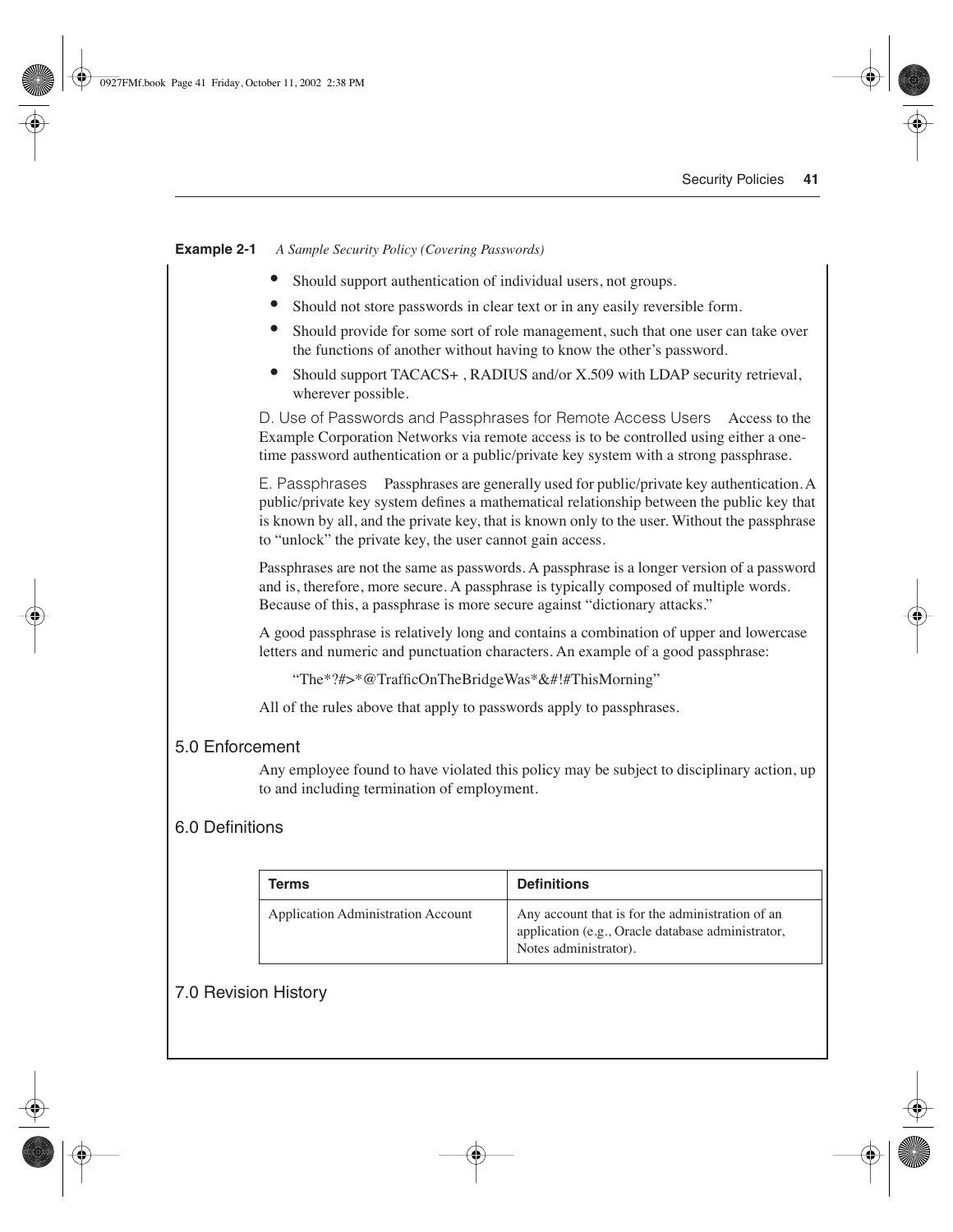**NOTE** In part 4.2-A in Example 2-1, there is a line suggesting that the name of the company, the nickname of a nearby town, or a stock symbol (which was unassigned at the time of this writing) are poor passwords, and they are. Other poor password examples will come from your own environment. For example, the word *bulldog* is far less secure at Mack Truck (where it is the company's mascot) than at any other company. You should expand that section with locally bad choices. If your company is national or international, you need to make it clear that there are classes of bad choices.

> In large organizations, security policies are multipart documents, each referring to one or more of the others. For example, in a policy on router security, the section on choosing router access passwords will refer to the password policy.

> Policies commonly apply to less than all sections of the organization. Policies on acquiring commercial software or running a test lab or training department apply only to segments of the company, whereas policies such as an Information Sensitivity Policy (deals with keeping confidential company information private) or Password Policies apply across the enterprise.

## **Example Security Policies**

Several model security policies are available on the web. A good starting place is RFC 2196, "Site Security Handbook," which discusses all aspects of security policies, from content development to implementation. Another source of sample policies comes from SANS. The direct link is www.sans.org/newlook/resources/policies/policies.htm. If the link breaks, key the title of the page, **The SANS Security Policy Project**, into the searchthis-site box on the SANS home page. Table 2-2 lists many of the policies you'll find there, along with a description of what they're for.

| <b>Policy Name</b>    | <b>Description</b>                                                                                                                                                                                                                                                       |
|-----------------------|--------------------------------------------------------------------------------------------------------------------------------------------------------------------------------------------------------------------------------------------------------------------------|
| Acceptable Encryption | Provides guidance that limits the use of encryption to<br>those algorithms that have received substantial public<br>review and have been proven to work effectively.<br>Additionally, provides direction to ensure that applicable<br>laws and regulations are followed. |
| Acceptable Use        | Outlines who can use company-owned computer<br>equipment and networks. It covers company computers<br>located on company premises as well as computers located<br>in employee's homes.                                                                                   |

**Table 2-2** *Common Security Policies*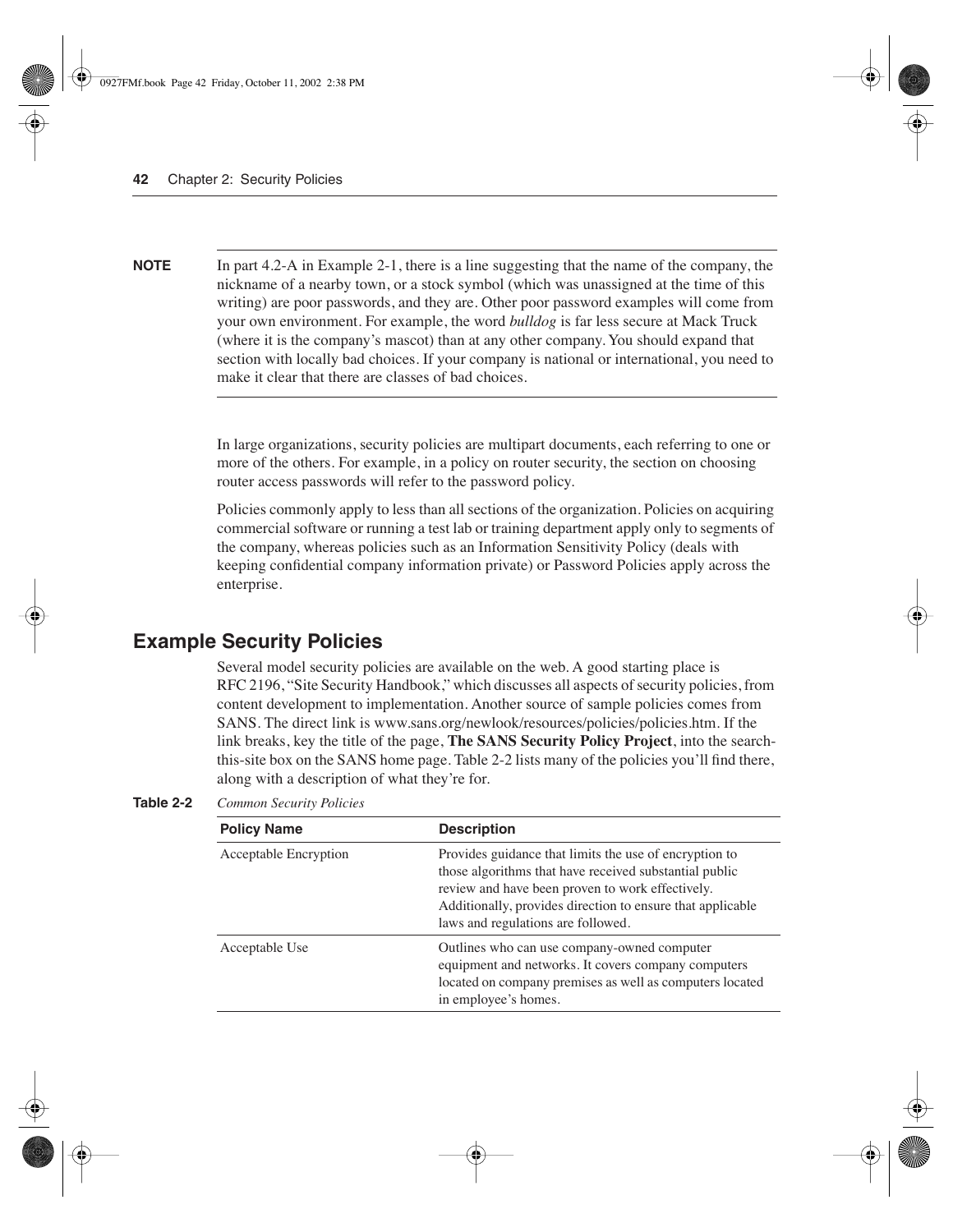| <b>Policy Name</b>                   | <b>Description</b>                                                                                                                                                                                                                                                   |
|--------------------------------------|----------------------------------------------------------------------------------------------------------------------------------------------------------------------------------------------------------------------------------------------------------------------|
| Analog Line                          | Explains the analog and ISDN line acceptable use and<br>approval policies and procedures. Separate rules apply to<br>lines that are connected for the sole purpose of sending<br>and receiving faxes and lines that are connected to<br>computers.                   |
| <b>Application Service Providers</b> | Describes the company's Application Service Providers<br>(ASPs) requirements. (ASPs combine hosted software,<br>hardware, and networking technologies to offer a service-<br>based application.) It refers to and incorporates the<br>separate ASP Standards Policy. |
| ASP standards                        | Defines the minimum-security criteria that an ASP must<br>meet to be considered for use.                                                                                                                                                                             |
| Audit                                | Provides the authority for members of the Information<br>Security Department team to conduct a security audit on<br>any system owned by the company or installed on the<br>company's premises.                                                                       |
| Automatically Forwarded Email        | Prevents the unauthorized or inadvertent disclosure of<br>sensitive company information.                                                                                                                                                                             |
| <b>DB</b> Credentials                | States the requirements for securely storing and retrieving<br>database usernames and passwords (that is, database<br>credentials) for use by a program that will access a<br>database running on one of the company's networks.                                     |
| Dial-in Access                       | Establishes rules that protect electronic information from<br>being inadvertently compromised by authorized personnel<br>using a dial-in connection.                                                                                                                 |
| Extranet                             | This document describes the policy under which third-<br>party organizations connect to the company's networks for<br>the purpose of transacting business.                                                                                                           |
| <b>Information Sensitivity</b>       | Helps employees determine what information can be<br>disclosed to nonemployees, as well as the relative<br>sensitivity of information that should not be disclosed<br>without proper authorization.                                                                  |
| Internal Lab Security                | Establishes information security requirements for labs to<br>ensure that confidential information and technologies are<br>not compromised, and that production services and other<br>interests are protected from lab activities.                                    |
| Anti-Virus                           | Establishes requirements that must be met by all<br>computers connected to the company's networks to ensure<br>effective virus detection and prevention.                                                                                                             |

#### **Table 2-2** *Common Security Policies (Continued)*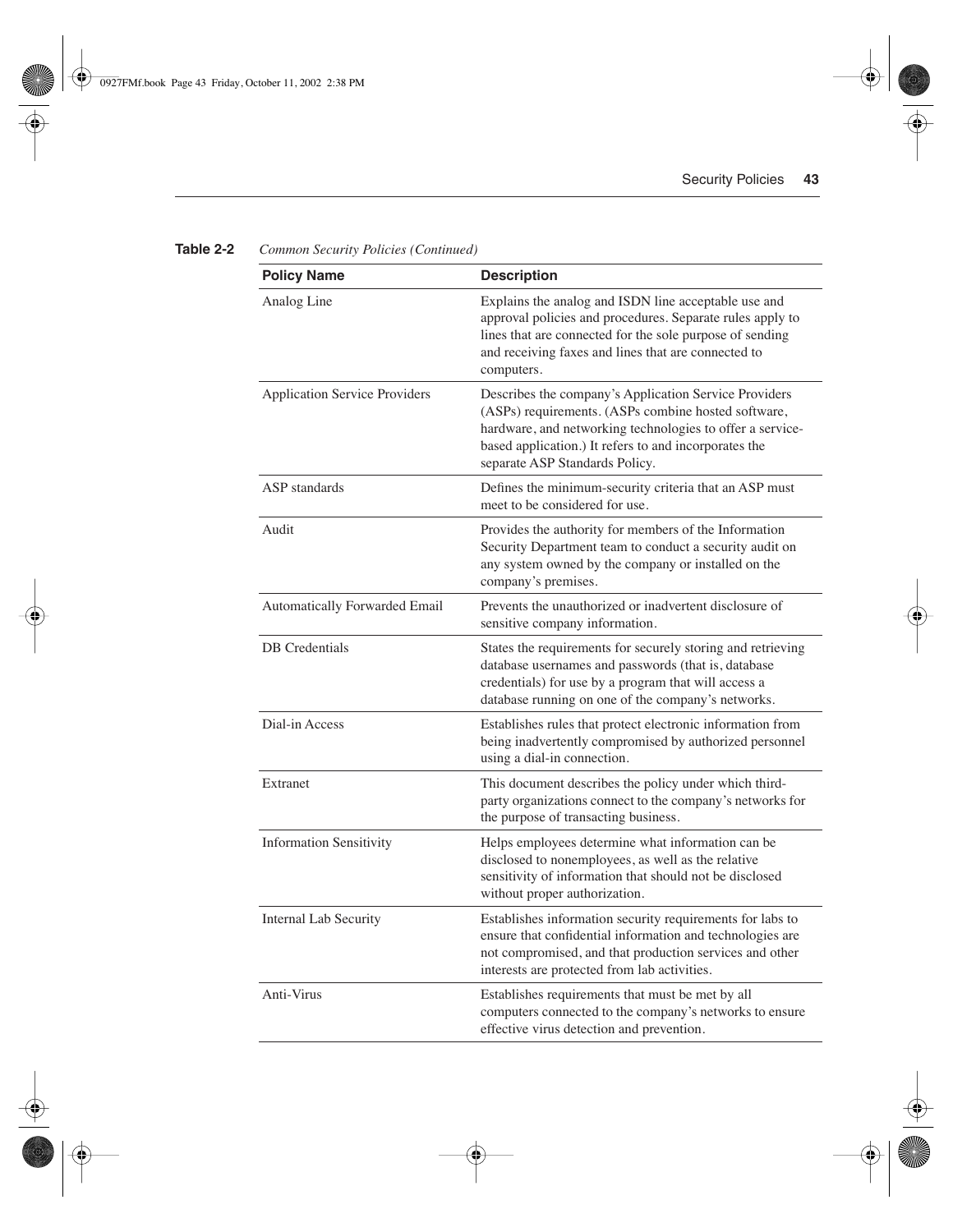| <b>Policy Name</b>         | <b>Description</b>                                                                                                                                                                                                                                                                                                              |
|----------------------------|---------------------------------------------------------------------------------------------------------------------------------------------------------------------------------------------------------------------------------------------------------------------------------------------------------------------------------|
| Password Protection        | Establishes a standard for creating strong passwords, the<br>protection of those passwords, and the frequency of<br>change.                                                                                                                                                                                                     |
| <b>Remote Access</b>       | Defines standards for connecting to the company's<br>network from any host. These standards are designed to<br>minimize the potential exposure to damages (such as the<br>loss of sensitive or confidential company data, intellectual<br>property, damage to public image, damage to critical<br>internal systems, and so on). |
| <b>Risk Assessment</b>     | Empowers the Information Security Department to<br>perform periodic information security risk assessments to<br>determine areas of vulnerability and to initiate appropriate<br>remediation.                                                                                                                                    |
| Router and Switch Security | Describes a required minimal security configuration for all<br>routers and switches connecting to a production network<br>or used in a production capacity.                                                                                                                                                                     |
| Server Security            | Establishes standards for the base configuration of internal<br>server equipment that is owned and operated on company<br>premises or at web-hosting locations.                                                                                                                                                                 |
| Virtual Private Network    | Provides guidelines for Remote Access IPSec or L2TP<br>Virtual Private Network (VPN) connections to the<br>company's corporate network.                                                                                                                                                                                         |
| Wireless Communication     | Establishes standards for access of the company's network<br>via secured wireless communication mechanisms.                                                                                                                                                                                                                     |

#### **Table 2-2** *Common Security Policies (Continued)*

## **Creating Your Own Security Policy**

Creating security policies is a four-step process:

- **Step 1** Decide on your level of trust.
- **Step 2** Define appropriate behavior.
- **Step 3** Create a policy review team.
- **Step 4** Use the work of others.

The sections that follow examine each of these steps in greater detail.

#### Step 1: Decide on Your Level of Trust

Assuming that people will do the right thing is easy and tempting. Don't let yourself take this shortcut. Spell out what is expected and what is prohibited. Decide on the controls you will use to measure adherence to the good practices that you are about to define. (This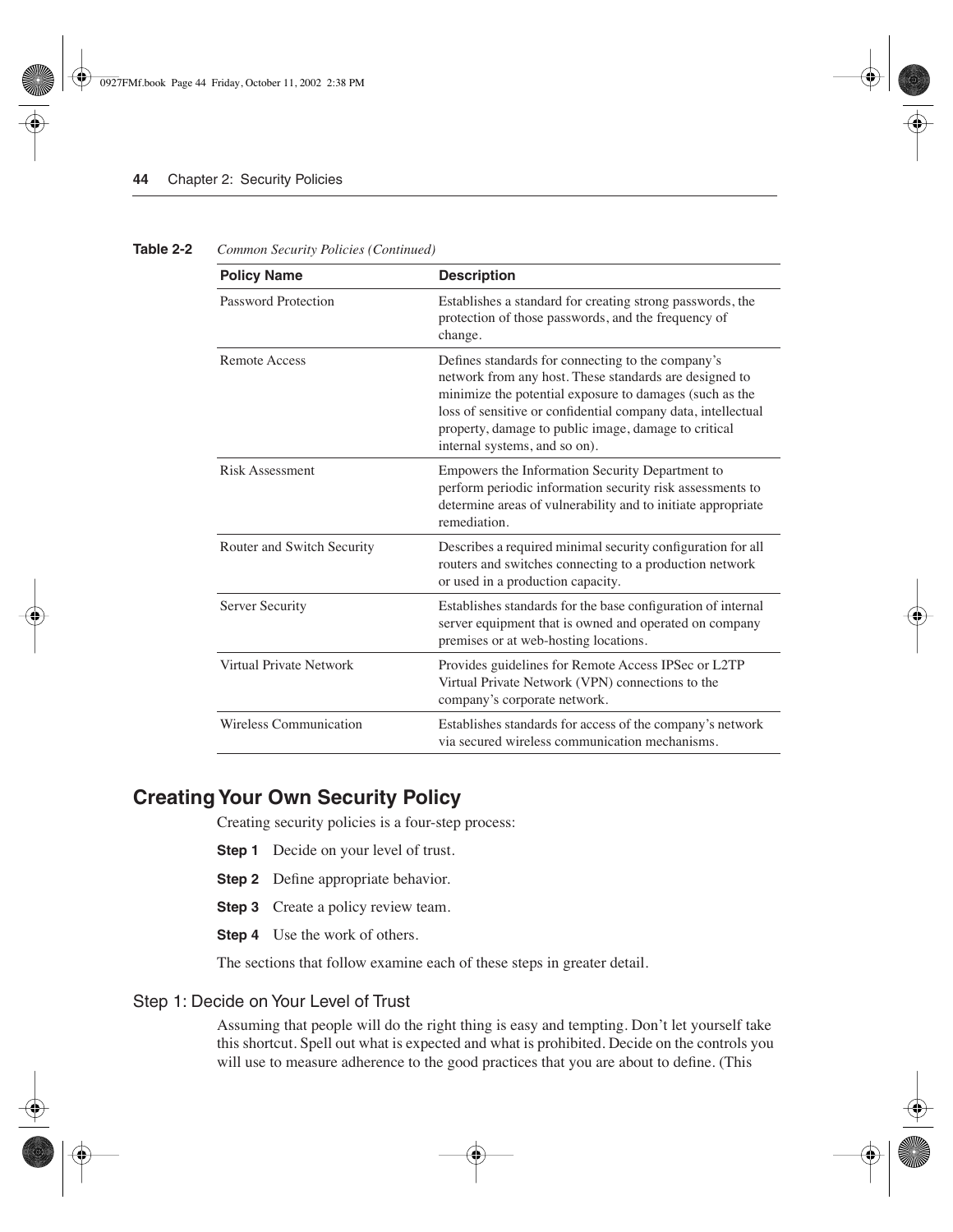applies to programs as well as people.) Specify repercussions that will follow if employees do not adhere to practices. Trust different employees in different ways. Those with unprivileged access are in a different category than those with high levels of access privilege.

#### Step 2: Define Appropriate Behavior

Whether the topic is email usage, password policies, or keeping company secrets, your system's users and the people who evaluate them must know what is expected. Your policies are necessary to support an HR action in the face of inappropriate behavior, or even to prosecute a criminal case in extreme examples.

#### Step 3: Create a Policy Review Team

The members of this team are responsible for drafting new policies and revising existing ones. Table 2-3 describes the representatives and their roles.

**Table 2-3** *Members of the Policy Review Team*

| <b>Representative From</b>                | <b>Duties</b>                                                                                                                                                          |
|-------------------------------------------|------------------------------------------------------------------------------------------------------------------------------------------------------------------------|
| Management                                | Someone who can enforce the policy. This is often a senior member<br>of the HR staff.                                                                                  |
| <b>Information Security</b><br>Department | Someone who can provide technical insight and research.                                                                                                                |
| User Areas                                | Someone who can view the policies the way a user might view them.                                                                                                      |
| Legal Department                          | Possibly part time, but someone who can review policies with<br>respect to applicable laws. For multinational firms, this review is<br>exponentially more complicated. |
| Publications                              | Someone who can make suggestions on communicating the policies<br>to the organization's members and getting their buy in. Also, a good<br>writer is always helpful.    |

#### Step 4: Use the Work of Others

The previous section gave a pointer to a set of policies suitable for a large company. A Google.com search turns up literally dozens of sample policies for sale. Amazon has several books. You should investigate these resources and find one that matches your organization's profile. This will save you significant amounts of work. Even more important, it will keep you from accidentally omitting vital areas from consideration.

**TIP** *Information Security Policies Made Easy* (Version #8), an excellent book on security policies by Charles C. Wood, comes with a CD containing policies you can edit and use. The only drawback is its relatively high cost (currently \$595 U.S.).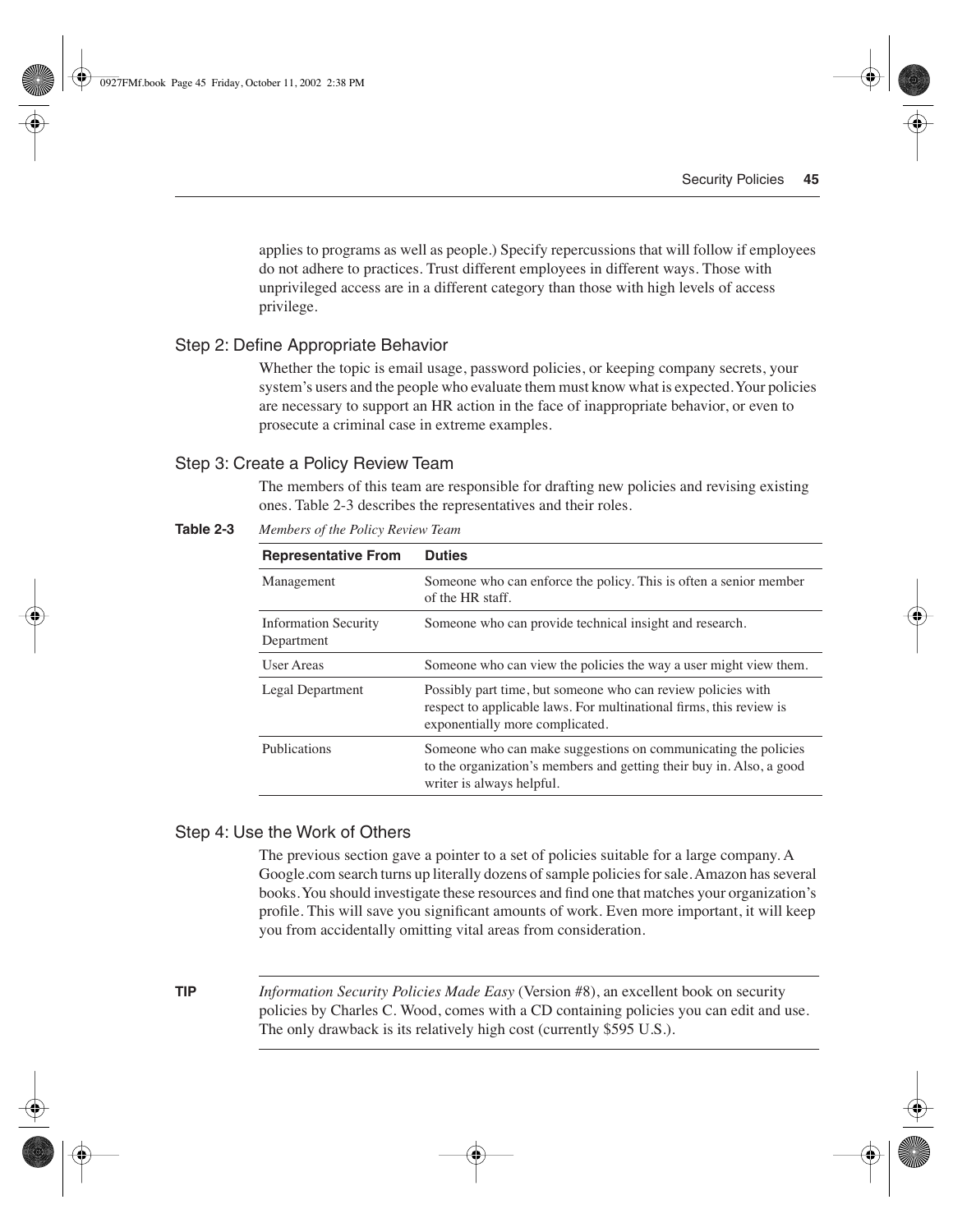## **Key Topics for Security Policies**

Many of the security policies listed in Table 2-2 have key clauses that should be included, as further described in Table 2-4.

**Table 2-4** *Key Policy Provisions*

| <b>Policy Name</b>                   | <b>Key Provisions</b>                                                                                                                                                                                                                                                |
|--------------------------------------|----------------------------------------------------------------------------------------------------------------------------------------------------------------------------------------------------------------------------------------------------------------------|
| Acceptable Encryption                | Tells employees how to use encryption to protect<br>information in transit (both over the network and via<br>laptop). Names encryption products, algorithms, and<br>strengths.                                                                                       |
| Acceptable Use                       | Lists appropriate use of computing resources. Users<br>should be made to read and sign. Contains rules for e-mail,<br>newsgroups, web surfing, and nonbusiness use. Also states<br>users' responsibilities regarding data in their private<br>spaces.                |
| Analog Line                          | Discusses who can have analog lines installed, for what<br>purpose, and the things that they must do to protect the<br>network while the line is in use.                                                                                                             |
| <b>Application Service Providers</b> | Defines minimum-security standards to which ASPs must<br>adhere to be eligible to contract with the company.                                                                                                                                                         |
| Automatically Forwarded Email        | Discusses whether accessing, maintaining, and forwarding<br>company e-mail to private accounts is allowed.                                                                                                                                                           |
| <b>Information Sensitivity</b>       | Tells users how to treat company confidential, company<br>officer eyes-only, company trade secret, third-party private<br>and other classifications of private information.                                                                                          |
| Internal Lab Security                | Sets rules that protect the main network from work done in<br>the lab.                                                                                                                                                                                               |
| Anti-Virus                           | Lists baseline rules for using antivirus products (AVPs)<br>and frequency of updates. Explains procedure to follow<br>after becoming infected. Includes rules for downloading<br>software and for allowing attachments.                                              |
| Password                             | Covers minimum length, change periods, techniques for<br>creating good passwords, and mistakes to avoid.                                                                                                                                                             |
| <b>Remote Access</b>                 | Acceptable use might differ for users working from home.<br>Using company facilities to reach out to the Internet might<br>or might not be okay. Allowing family members to use the<br>computer and access lines is another decision you need to<br>make and convey. |
| Router Security                      | Deals with storage of router passwords and with minimum<br>access control list requirements.                                                                                                                                                                         |
| Wireless Communication               | Deals with maintaining security when sending data across<br>wireless LANs and the rules for when this might or might<br>not be done (and, if done, how to implement it).                                                                                             |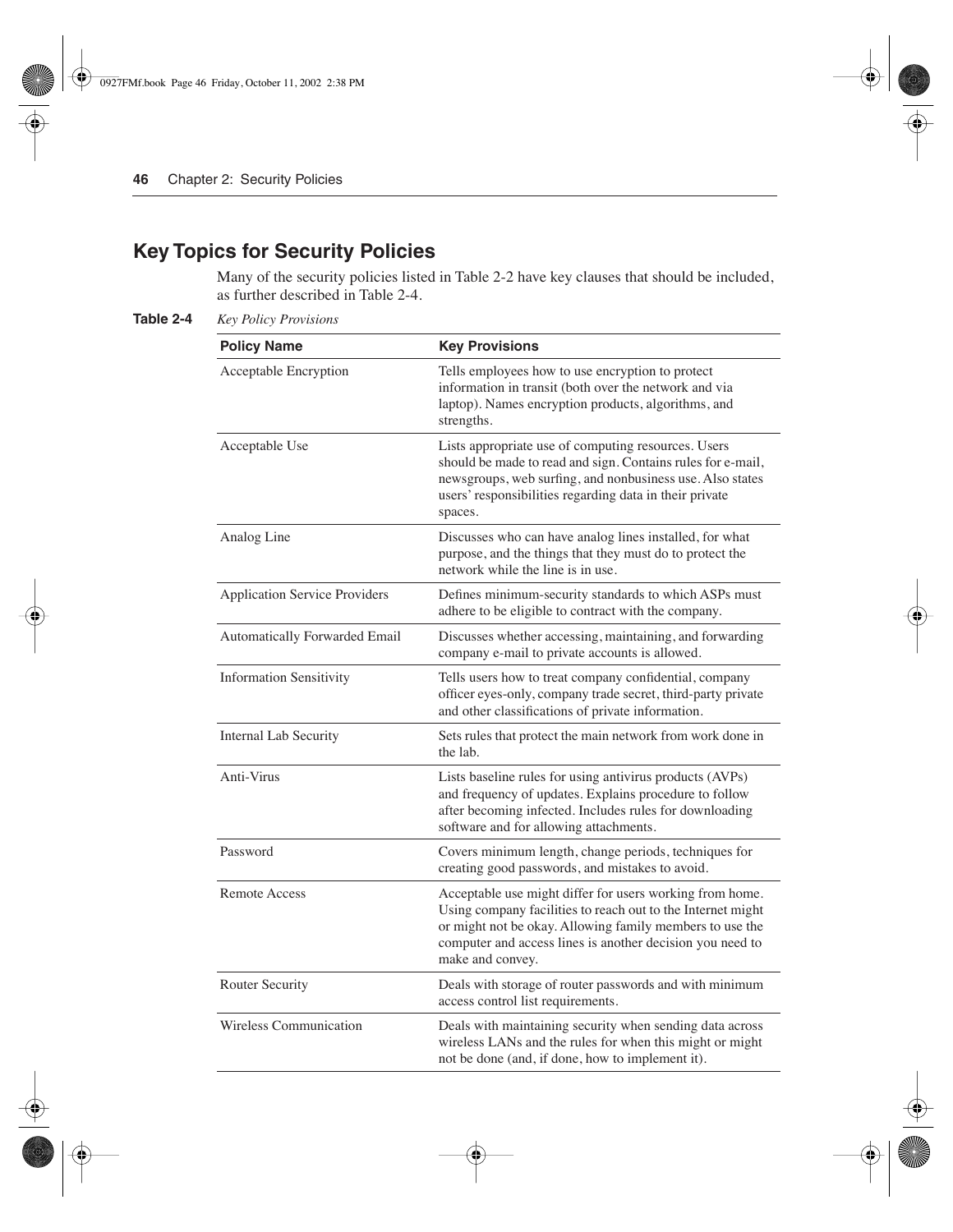### **Effectively Implementing Your Security Policy**

When you develop policies, you need to balance productivity and security. The goal of all good employees is to get their work done. If you create a rule that the employee thinks is just in the way, that employee will either ignore it or bypass it. Sometimes, you can implement technical controls to make sure that policies are followed (password change periods, for example), but other times you cannot. (A rule about never giving your password to someone else cannot be enforced by software.) You must make security a part of the corporate culture.

This does not have to be done in a punitive way. Here are two examples.

A company whose policy called for password-protected screen savers or locked workstations whenever an employee was not using the PC was enforced by having security staff (uniformed guards on patrol) write "*tickets*"—they looked like parking tickets—and taping them to the monitor. The tickets reminded the users of the rules. The guards were taught how to Ctl-Alt-Del and pick **Lock Workstation**, and were instructed to do so whenever issuing a ticket.

Another company had guards walk around after the close of business looking for laptops left unattended. They took laptops they found and left a "*luggage receipt*" on the desk saying that the lost luggage could be claimed at the security station.

## **Avoiding Failure**

One sure way to make a policy fail is to apply it unevenly. If certain people, because of their position or influence, can bypass policies with impunity, the policies will all become unenforceable. You must get management buy-in, even if doing so is painful.

**Practice What You Preach**

As a consultant, the worst project I took on was a virus extermination task. This was in the early days of networking, small hard drives, and extensive use of floppies. I went in and disinfected the server, the workstations, and every floppy in plain sight. I was not allowed to open desk drawers. I also installed an antivirus product (AVP) on every PC. (It installed in the *autoexec.bat* file.)

A week later, I was called back because the virus had resurfaced. I found two problems. One was that a floppy in a desk drawer was infected, and the other was that the user disabled the AVP because it made the PC take too long to boot up. I redisinfected, this time with permission to open desk drawers and was accompanied by a security guard. I also recommended that management implement a policy stating that disabling the AVP would result in termination. They agreed.

Two weeks after that, I was called back. This time, I traced the problem to the office of a vice president of the company who brought an infected floppy from home and disabled the